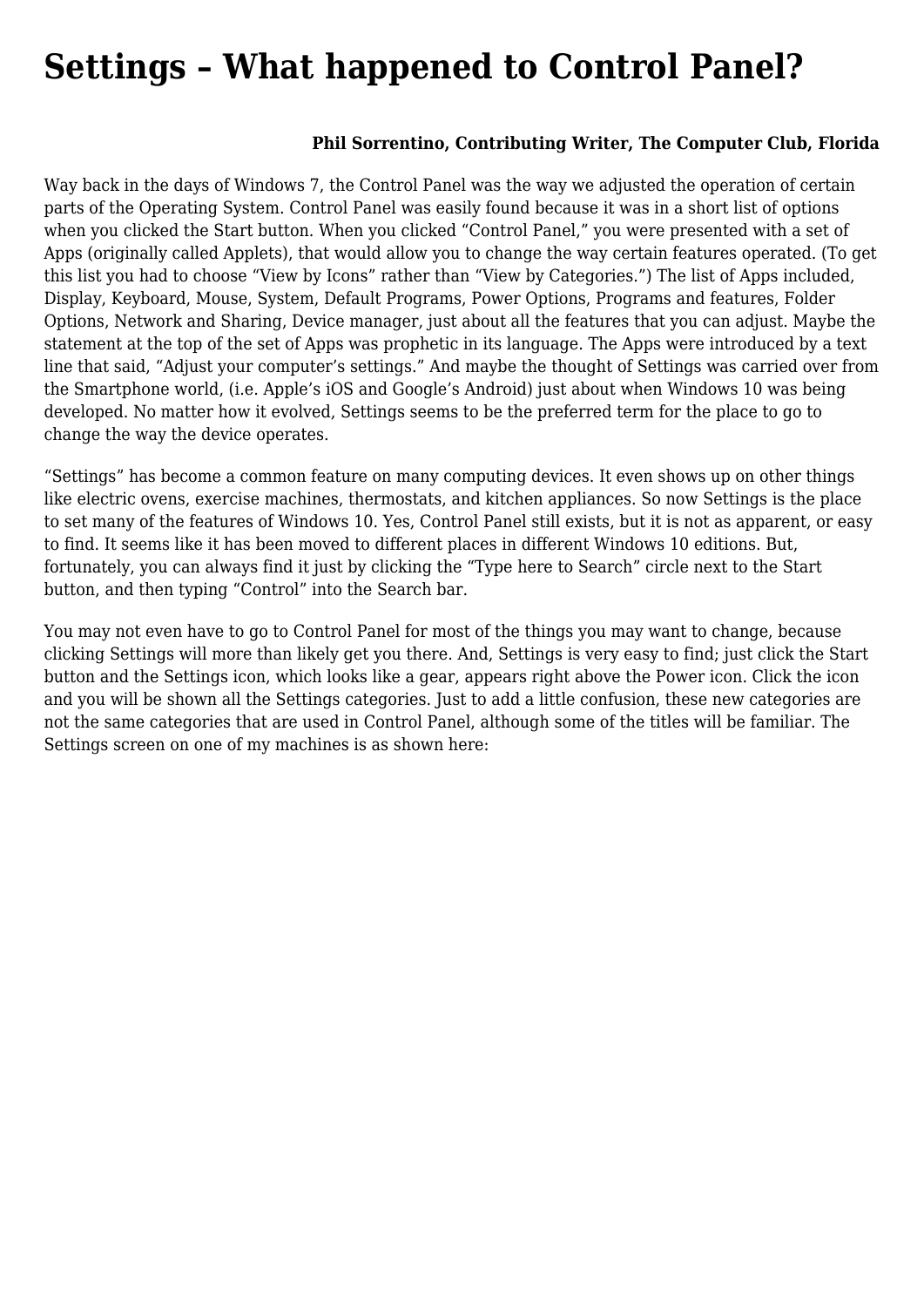

Notice that they are not in alphabetical order. Note too, that System is the first category, so Microsoft must consider these to be important settings. Here are the items in the System category:

**Display.** Here you will find Display-related information and settings. The first setting is "Night light," which allows you to set a schedule for the Night Light and set the "Color temperature at night." The introduction explains that "Screens emit blue light, which can keep you up at night." So, by using warmer colors, there may be less interference with your sleep. (I'm only the messenger.) Here is where you can "Change the size of text, apps, and other items," if so desired. The Resolution of the display is another setting that can be changed. (Keep in mind that if you choose a higher resolution, the text and pictures on the screen will be smaller, so if you want larger items on the screen, you will have to lower the Resolution. I know that sounds counter-intuitive.)

**Sound** is where you choose your output or input devices, volume, manage your sound devices and troubleshoot those devices.

**Notifications & actions** is where you set up the Quick Actions, the icons you see when you click the Action Center icon at the right-hand end of the taskbar. (Clicking the Action Center icon also shows you any notifications that are available.) This is also where you get to determine the notifications you can receive, and who can send you notifications.

**Focus Assist** is where you can choose which notification you'd like to see and hear so you can stay focused. The rest will go straight to the action center where you can see them any time.

**Power & sleep**. You can customize how long the screen will stay on after the last keystroke, and when the computer will go into the sleep mode. If you have a laptop, these settings are made for both "On battery